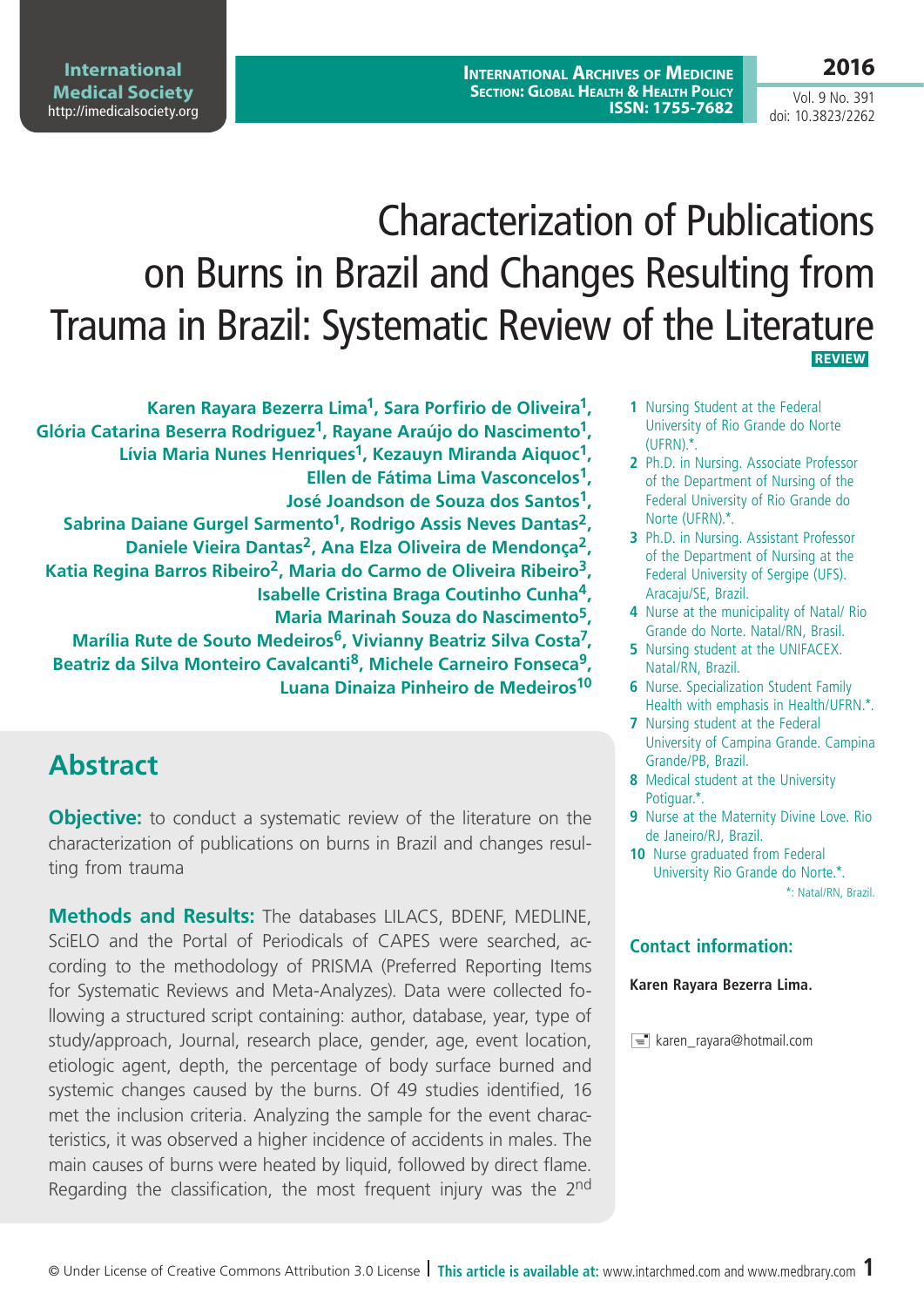**2016**

Vol. 9 No. 391 doi: 10.3823/2262

degree, but also there were burns reports with mixed classification. Also, the upper limbs and trunk were the body parts most affected. In addition to these data, it was also highlighted the most frequent types of systemic changes caused by burns, which were respiratory complications, infection and/or sepsis and metabolic sequels.

**Conclusion:** The study showed the need to characterize of the publications in burns, since the crossing of this information provides a better understanding of the main causal factors, distribution and identification of risk groups. It also enables the planning of prevention strategies to help to reduce accidents, favoring the reduction of injuries and the number of hospitalizations. Moreover, it is extremely important that health professionals know about the epidemiological profile, to provide support in the evaluation and organization of care, and to prevention campaigns, aiming to decrease burn rates.

**Keywords** Profile; Burns; Burn Units.

### **Introduction**

Burning is an injury in the organ tissues that can be caused by thermal, chemical, radioactive, biological or electrical agents, with partial or complete tissue damage in the certain extension of the body surface. It can be classified according to the causative agent, depth, extent of body surface area burned, location, age, pre-existing conditions and associated lesions [1].

According to Leão et al. [2], the burns are still responsible for most of the injuries and deaths from external causes in Brazil. According to Montes, Barbosa and Sousa Neto [3], these events may be from industrial or domestic accidents, aggressions and suicide attempted. The most common causes of burns are a flame of fire and contact with boiling water, hot liquids and/or heated objects, and burns caused by electricity are less frequent.

The World Health Organization (WHO) estimated 195,000 deaths/year caused by burns in the world, and most of them occurred in low and middle-income countries. For this reason, child death is seven times higher in developing countries than in developed countries [4]. According to the WHO [4], there were approximately 1.4 million burn injuries annually in the United States, requiring 54,000 hospitalizations. Of this group, eight thousand people died by damages in the burned body areas and related inhalation injuries, being the fourth leading cause of death in that country.

In Brazil, the burns are a serious public health problem. Data of the Unified Health System (SUS) showed that 80,607 people were hospitalized for injuries from this type of trauma in 2009, accounting about 9% of the total group of hospitalizations of external causes in SUS, according to Gawryszewski et al. [5].

The Brazilian study of Gawryszewski et al. [5], analyzing 761 cases of burns seen in emergency services in several national states, found that most of the victims were male (58.6%) and in the age group 30-49 years old (23.1%), followed by the age group of zero to nine years old (23.0%). The main agents were hot substances (43.6%) and fire/flame (24.2%).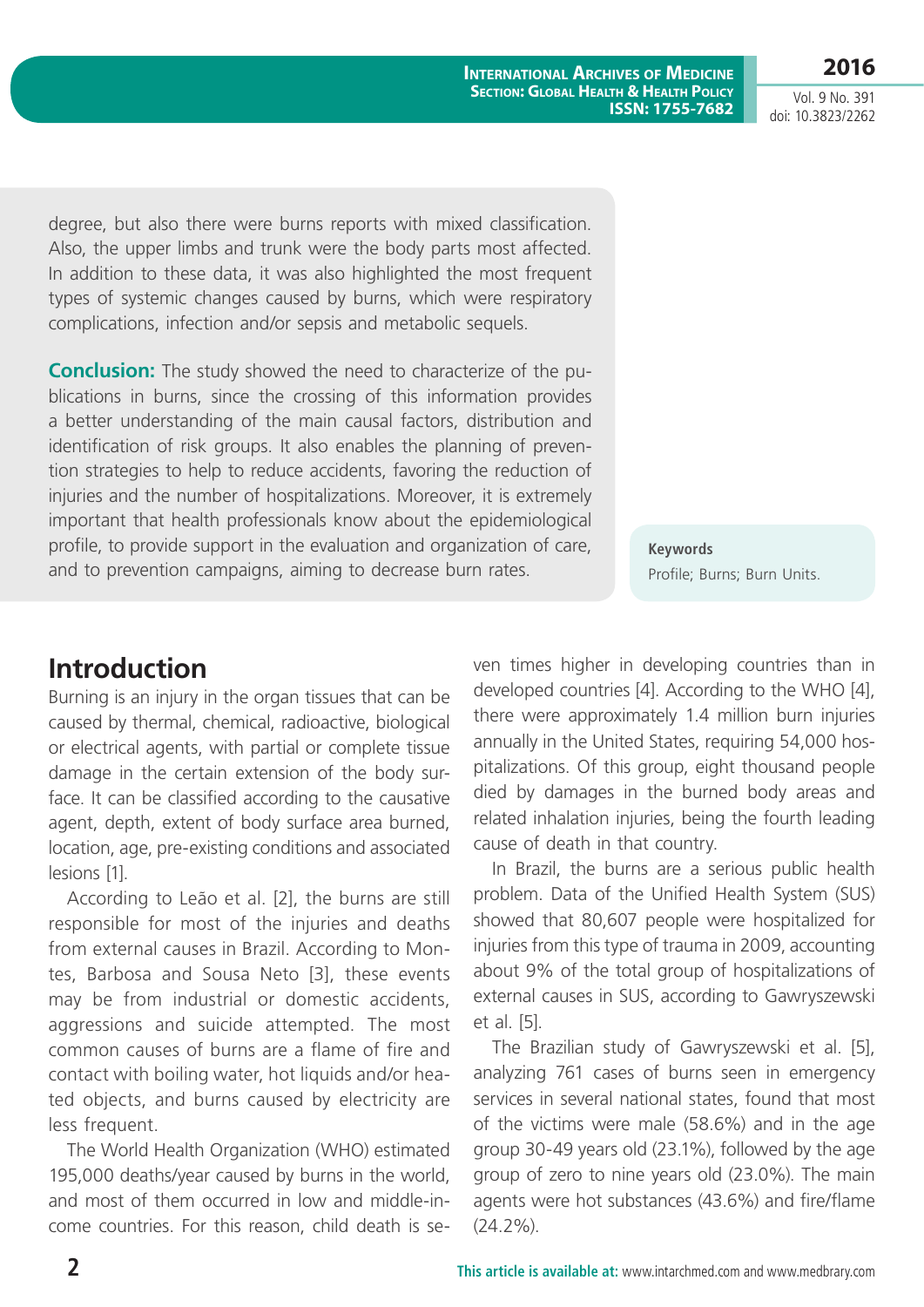Vol. 9 No. 391 doi: 10.3823/2262

**2016**

The costs of health care in the treatment of burns are high. According to the World Health Organization, the cost of hospitalization from burns only in the United States ranged from US\$ 1,187 and US\$ 4,102, being burn resulting from a fire. Also, readmissions and the need for a long-term rehabilitation also represent costs for children and their families, as well as absence from school, possible future unemployment, social rejection and other psychosocial aspects [4].

The treatment of burns is a challenge not only by the severity of the injuries but also for the many complications the burns bring. It is extremely important that health professionals know about the epidemiological profiles as a way to provide for the evaluation and organization of treatment regimens and prevention campaigns. Even with the lack of statistical data in Brazil, it is found the scientific basis information on some Burn Treatment Centers (CTQ), and have a profile that represents the status of the publications on the topic [6].

Faced with the above, it is clear the need to characterize of the publications in burns, since the crossing of this information provides a better understanding of the main causal factors, distribution and identification of risk groups, and also it enables the planning strategies prevention aimed at contributing to the reduction of accidents, favoring the reduction of injuries and the number of hospitalizations.

In this context, the aim of this study is to conduct a systematic review of the literature on the profile of scientific publications on burns in Brazil and systemic changes resulting from the trauma.

#### **Methods**

This is a retrospective and descriptive research, conducted according to the methodology *Preferred Reporting Items for Systematic Reviews and Meta-Analyses* (PRISMA) [7].

Data collection was carried out between April and May 2016 in the databases Latin American

© Under License of Creative Commons Attribution 3.0 License **3**

and Caribbean Center on Health Sciences (LILACS); Nursing Database (BDENF); Medical Literature Analysis and Retrieval System Online (MEDLINE), Scientific Electronic Library Online (SciELO) and the Journal Portal of Higher Education Personnel Improvement Coordination (CAPES). Manual searches were made in the references of the found articles.

The studies were investigated by the keywords "profile" and "burnt," according to the classification of the Health Sciences Descriptors (DeCS) using the Boolean operator "AND."

The inclusion criteria for the selection of publications were articles available in full; in Portuguese; and published between 2011 and 2015. The exclusion criteria were the studies that did not contemplate the purpose of the research and were repeated in more than one database.

Data were collected following a structured script containing: author, year, database, type of study/approach, Journal, research place, gender, age, event location, etiologic agent, depth, the percentage of body surface burned and systemic changes caused by the burns.

The information is shown in figure and tables, using descriptive statistics.

#### **Results**

After the elimination of 05 duplicate articles, 44 articles were selected. Of these, 18 were excluded after the analysis of titles and abstracts. Of the 26 eligible articles, 10 were excluded for the following reasons: 05 were treating about the profile of burn infections; 01 on the microbiological profile; and 01 dealt only with some specific symptom of injury. At the end, 16 studies were included in this systematic review [1-2, 8-21]. No studies were found through the manual search in the references of the articles found. **Figure 1** presents the synthesis of the selection process of the articles.

After analysis, the publications were characterized as the author; database; year; type of study and approach; journal and research place **(Table 1)**.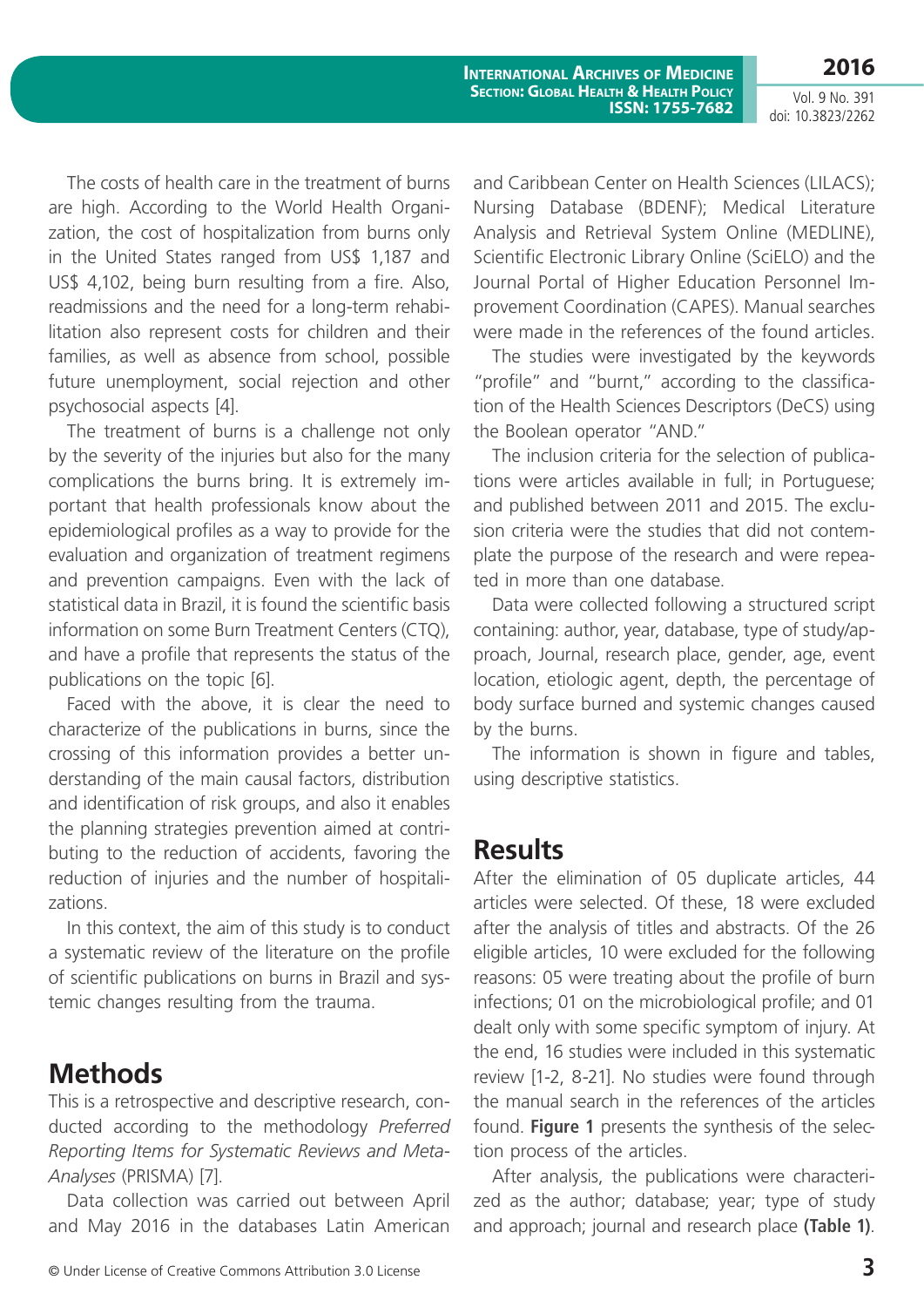Vol. 9 No. 391 doi: 10.3823/2262



**Table 1.** Characterization of publications about the author; year; database; type of study and approach; Journal and the research place.

| <b>Author</b>                                                  | Year           | <b>Database</b> | <b>Type of Study</b>                         | <b>Approach</b> | <b>Journal</b>                                 | <b>Research</b><br><b>Place</b> |
|----------------------------------------------------------------|----------------|-----------------|----------------------------------------------|-----------------|------------------------------------------------|---------------------------------|
| Dassie, Alves                                                  | 2011<br>$[1]$  | <b>LILACS</b>   | Cross-sectional<br>and retrospective         | Quantitative    | Revista Brasileira de Paraná<br>Queimaduras    |                                 |
| Leão, Andrade, Fabrini, Oliveira,<br>Machado, Gontijo          | 2011<br>$[2]$  | <b>LILACS</b>   | Retrospective                                | Quantitative    | Revista Brasileira de<br>Cirurgia Plástica     | Minas<br><b>Gerais</b>          |
| Reis, Moreira, Costa                                           | 2011<br>[8]    | <b>LILACS</b>   | Retrospective and<br>descriptive             | Quantitative    | Revista Brasileira de Sergipe<br>Queimaduras   |                                 |
| Serra, Guimarães Junior, Sperandio,<br>Stoffel, Zocrato, Neves | 2011<br>$[9]$  | <b>LILACS</b>   | Retrospective and<br>descriptive             | Quantitative    | Revista Brasileira de Rio de<br>Queimaduras    | Janeiro                         |
| Cardoso, Orgaes, Gonella                                       | 2012<br>$[10]$ | <b>LILACS</b>   | Retrospective                                | Quantitative    | Revista Brasileira de São Paulo<br>Queimaduras |                                 |
| Aragão, Aragão, Filgueira, Teixeira,<br>Reis                   | 2012<br>$[11]$ | <b>LILACS</b>   | Cross-sectional<br>and retrospective         | Quantitative    | Revista Brasileira de Sergipe<br>Queimaduras   |                                 |
| Espindula, Rocha, Alves                                        | 2013<br>$[12]$ | <b>LILACS</b>   | Descriptive and<br>intervention              | Quantitative    | Revista Brasileira de<br>Queimaduras           | <b>Minas</b><br>Gerais          |
| Teodoro, Paiva                                                 | 2013<br>$[13]$ | <b>LILACS</b>   | Cross-sectional                              | Quantitative    | Revista Brasileira de<br>Queimaduras           | Rio Grande<br>do Sul            |
| Camuci, Martins, Cardeli, Robazzi                              | 2014<br>$[14]$ | <b>LILACS</b>   | Explorative,<br>descritive,<br>retrospective | Quantitative    | Revista Cogitare<br>Enfermagem                 | Paraná                          |
| Serra, Sasaki, Cruz, Santos,<br>Paradela, Macieira             | 2014<br>$[15]$ | <b>LILACS</b>   | Retrospective                                | Quantitative    | Revista Brasileira de<br>Queimaduras           | Rio de<br>Janeiro               |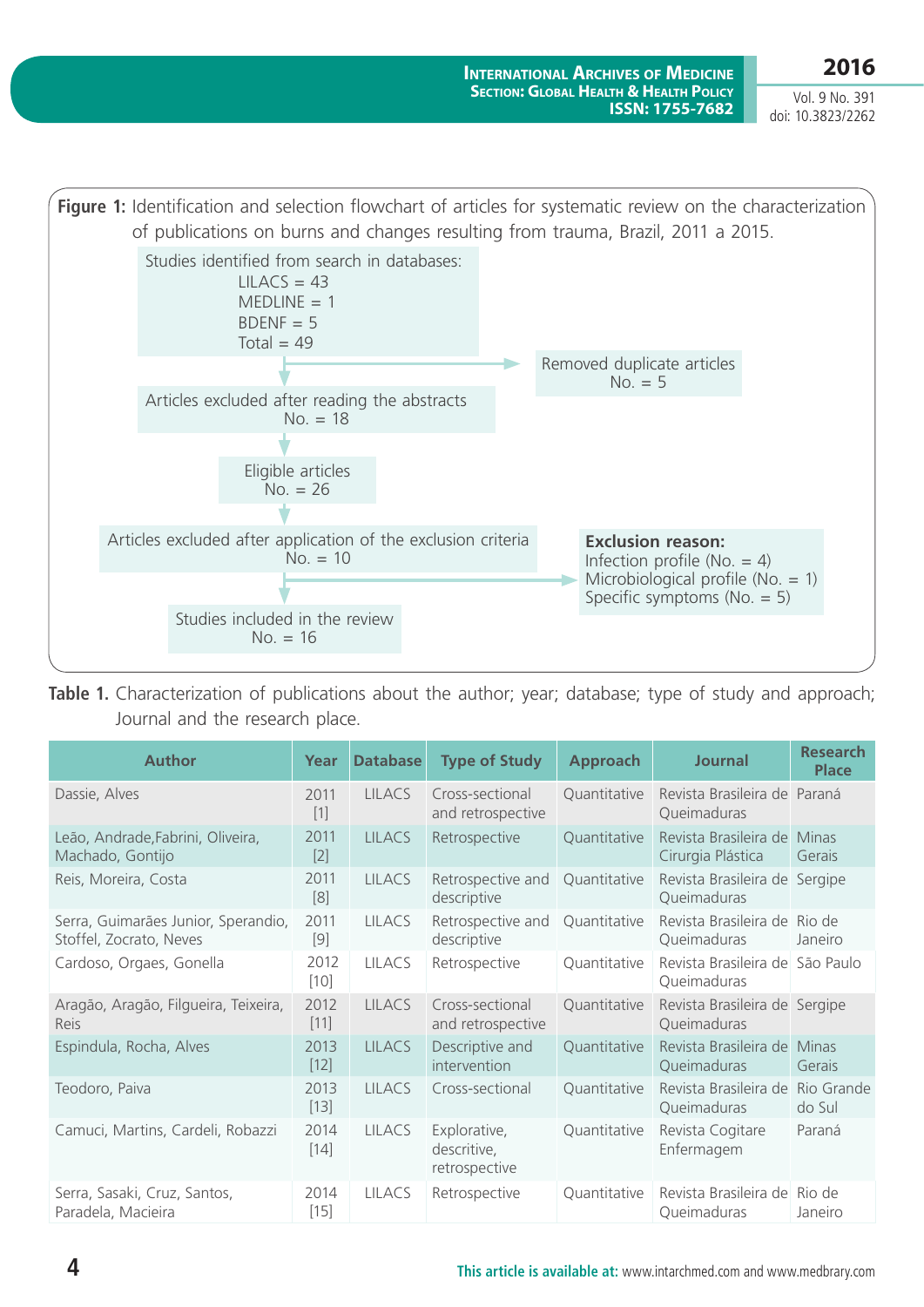**2016**

|  |  | Vol. 9 No. 391    |
|--|--|-------------------|
|  |  | doi: 10.3823/2262 |

| <b>Author</b>                                           | Year           | <b>Database</b> | <b>Type of Study</b>                                 | <b>Approach</b> | <b>Journal</b>                                 | <b>Research</b><br><b>Place</b> |
|---------------------------------------------------------|----------------|-----------------|------------------------------------------------------|-----------------|------------------------------------------------|---------------------------------|
| Alves e Silva, Faria, Maciel                            | 2014<br>[16]   | <b>LILACS</b>   | Cross-sectional                                      | Analytical      | Revista Brasileira de Goiás<br>Queimaduras     |                                 |
| Silva, Marques, Jorge, Andrade,<br>Lima, Andrade        | 2014<br>$[17]$ | <b>LILACS</b>   | Retrospective                                        | Quantitative    | Revista Brasileira de São Paulo<br>Queimaduras |                                 |
| Pedro, Rinaldi, Pan, Gonçalves,<br>Rossi, Farina Junior | 2014<br>$[18]$ | <b>LILACS</b>   | Descriptive and<br>retrospective                     | Quantitative    | Revista Brasileira de São Paulo<br>Queimaduras |                                 |
| Luz, Rodrigues                                          | 2015<br>$[19]$ | <b>LILACS</b>   | Retrospective,<br>descriptive and<br>cross-sectional | Quantitative    | Revista Brasileira de São Paulo<br>Queimaduras |                                 |
| Marques, Amaral, Marcadenti                             | 2015<br>$[20]$ | <b>LILACS</b>   | Prevalence                                           | Quantitative    | Revista Brasileira de Alagoas<br>Queimaduras   |                                 |
| Biscegli, Benati, Faria, Boeira, Cid,<br>Gonsaga        | 2014<br>$[21]$ |                 | MEDLINE Cross-sectional<br>and retrospective         | Quantitative    | Revista Paulista de<br>Pediatria               | São Paulo                       |

Regarding the databases, the one with most publications among the 16 articles found in full was the LILACS database with 93.7% of the articles. The period highlighted with a greater number of publications was 2014 (37.5%) and 2011 (25.0%). Regarding the approach used and the type of study, both aspects have obtained the same percentage (93.7%) of scientific publications. Among the journals, the most prevalent were the articles published in the Revista Brasileira de Queimaduras (81.6%). Regarding the regions developed in the research, there was prevalence in the Southeast (50.0%) highlighting the state of São Paulo (25.0%).

Regarding the clinical characterization and prevalence between genders, the average of the samples of each article was carried, since they had complete data. Those articles incomplete or without data were not considered for calculation purposes.

The age of patients varies, being elderly, adults, youth, and children patients. An average of 26.6 to 30 years old was obtained [2, 16-17, 20], over 60 [9, 15], 13 to 59 years old [8, 10-11, 19], 18 to 76 years old [14], 0 to 18 years old [12, 21], and 0 to 12 years old [1, 11, 18]. Before the analyzed findings, the average age of patients with burns ranged from children and adults between 2 to 59 years old. The most prevalence gender was male (58.5%).

Regarding clinical characteristics, the main etiological agents were thermal (82.2%) and electrical (12.8%). As the depth of the burns, the most prevalent were a 2<sup>nd</sup> degree (42.5%), 3rd degree burns  $(23.2\%)$  and mixed injury of 1<sup>st</sup> and 2<sup>nd</sup> degree (22.6%). Also, the parts of the body that prevail in the studies are upper limbs, chest and legs, and the hand region of the body which affected the largest number of patients. It was also observed that the most affected victim was small burned (50.7%) and major burn patients (28.8%).

In addition to these data, the most frequent types of systemic changes caused by burns were shown, described in **Table 2**.

Regarding the systemic changes, 50.0% of 16 articles reported sequels caused by burns, and even

**Table 2.** Most frequent types of systemic changes caused by burns, cited by the studies.

| <b>Systemic Changes</b>               | <b>Reference</b>      |
|---------------------------------------|-----------------------|
| Infection and/or sepsis               | 1, 19, 20, 21         |
| Respiratory sequels                   | 1, 10, 14, 15, 19, 20 |
| Skin grafting and/or debridement      | 17, 19, 21            |
| Kidney failure                        | 15, 19, 20            |
| Hypertrophic and/or hypotrophic scars | 17                    |
| Metabolic sequels                     | 10                    |
| Motor sequels                         | 10                    |
| Death                                 | 19, 20                |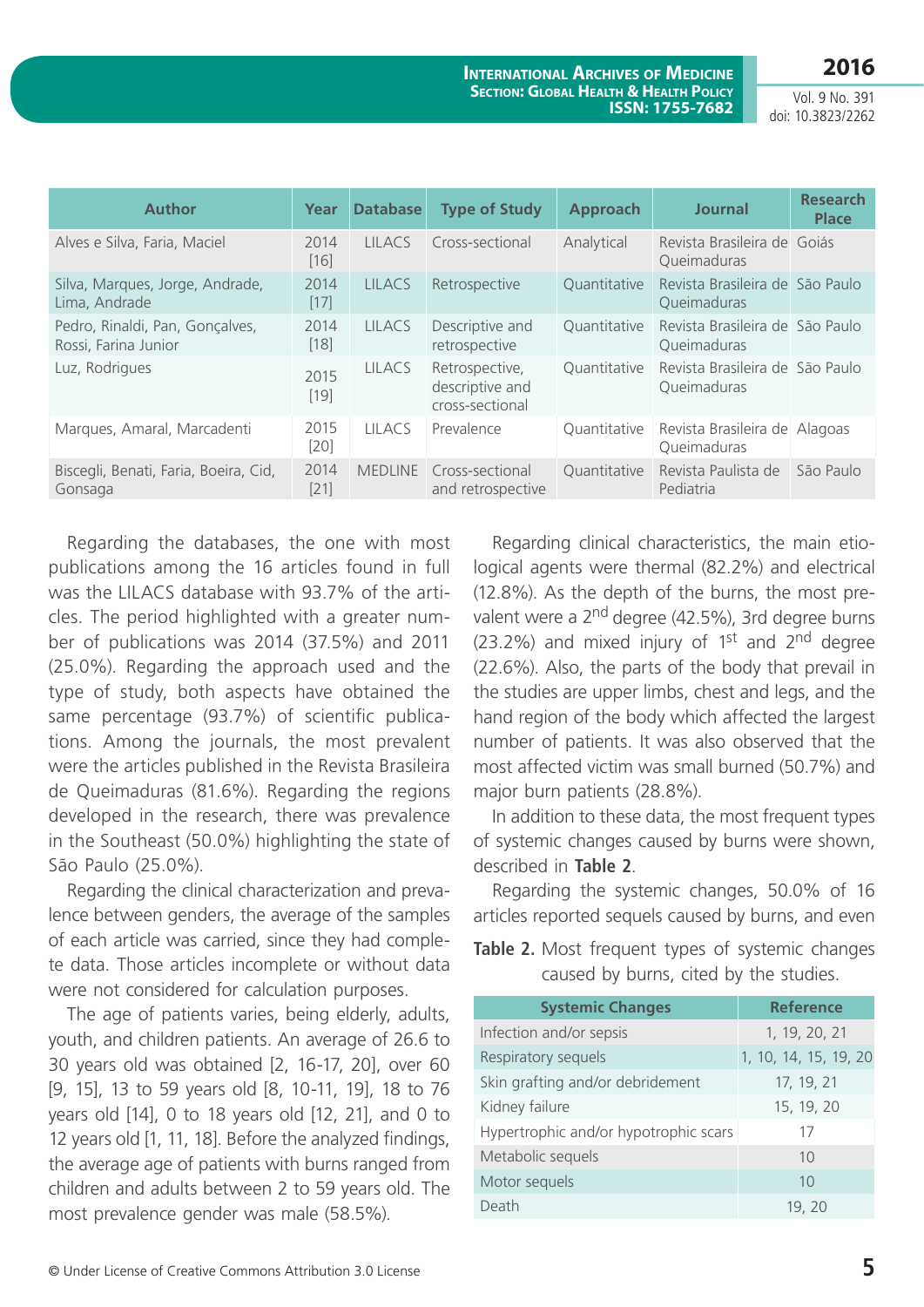Vol. 9 No. 391 doi: 10.3823/2262

**2016**

more of one change in each study could be observed. The most prevalent changes were: respiratory sequels (75.0%), infection and/or sepsis (50.0%) and metabolic sequels (50.0%).

### **Discussion**

The burn injuries represent a significant problem to public health, with very high mortality rates for this type of injury [22]. When they do not lead to death, depending on the severity and level of commitment, they cause multiple sequels, both physical and/or psychological [23].

The main focus in the publications on Burns is in the epidemiology of cases, highlighting the etiology, depth, and extent of the burn, the affected area, its place and the systemic changes, as well as information about the assistance, such as length of stay and type of treatment [24].

In this study, there was a higher incidence of accidents by burns in men, according to the results obtained by Bessa et al. [25] in his study of the epidemiological profile of patients at the Regional Urgency and Emergency Hospital of Campina Grande, PB, in 2006. Besides, several studies developed in Brazil, both in general hospitals and in specialized treatment centers, indicate the male sex as the most frequently reached [26]. According to Nestor A and Turra K [27], men are more affected by these diseases by working in harsh services, being more exposed to traumas and accidents.

Burns by thermal agents (scalding and flames) were the main causes found, followed by accidents caused by electrical agents. The national literature cites similar data in a comprehensive manner [24]. And also the world literature places heat/fire as a first agent, followed by scalding [28]. For Balan et al. [26], the thermal agent is the major cause of burns, followed by chemical and electrical agents. Scalding accidents are associated with handling hot liquids in the home environment [2].

In this study, the body parts affected with a higher incidence were the upper limbs, anterior chest, and lower limbs. These findings are consistent with those described in studies of Leão et al. [2] and Dassie and Alves [1], according to which the main members were also the trunk and upper limbs.

According to Bessa et al. [25], the burns are classified according to gravity: light, moderate, and severe. The light burns are classified according to degrees: first degree - any extension of the body, second degree - less than 10% and third degree - less than 2%. Moderate burns are classified in second degree between 10% and 20%, and third degree - 5%, while severe burns can present second degree - when above 20% on body surface area (BSA) and third degree- exceeding 10% of BSA. In the study, lesions of 2<sup>nd</sup> degree predominated, but also had reports of burns with mixed classification.

Based on the extent of burn, depth and specific types of injury, the Ministry of Health of Brazil, through Ordinance 1273, still classifies the victims of burn in small, medium or large burned [29]. As the frequency of the size of the burn, there was a predominance of the average burned patient when the higher prevalence of body surface area burned was 10% to 15%.

In addition to these data, the most frequent types of systemic changes caused by burns were also evidenced, such as respiratory complications, infections, and motor sequels. Complications such as infection of injury, pneumonia, and acute renal failure are usually justified by the extent of BSA and depth of the burn. The higher the BSA, the greater the complications in the body homeostasis due to breakage of the barrier against infection by impaired skin integrity [20].

Based on this, it is a necessary investment in public health policies aimed at educating society in the prevention of trauma from burns. Not only with prevention but also combining more forms of first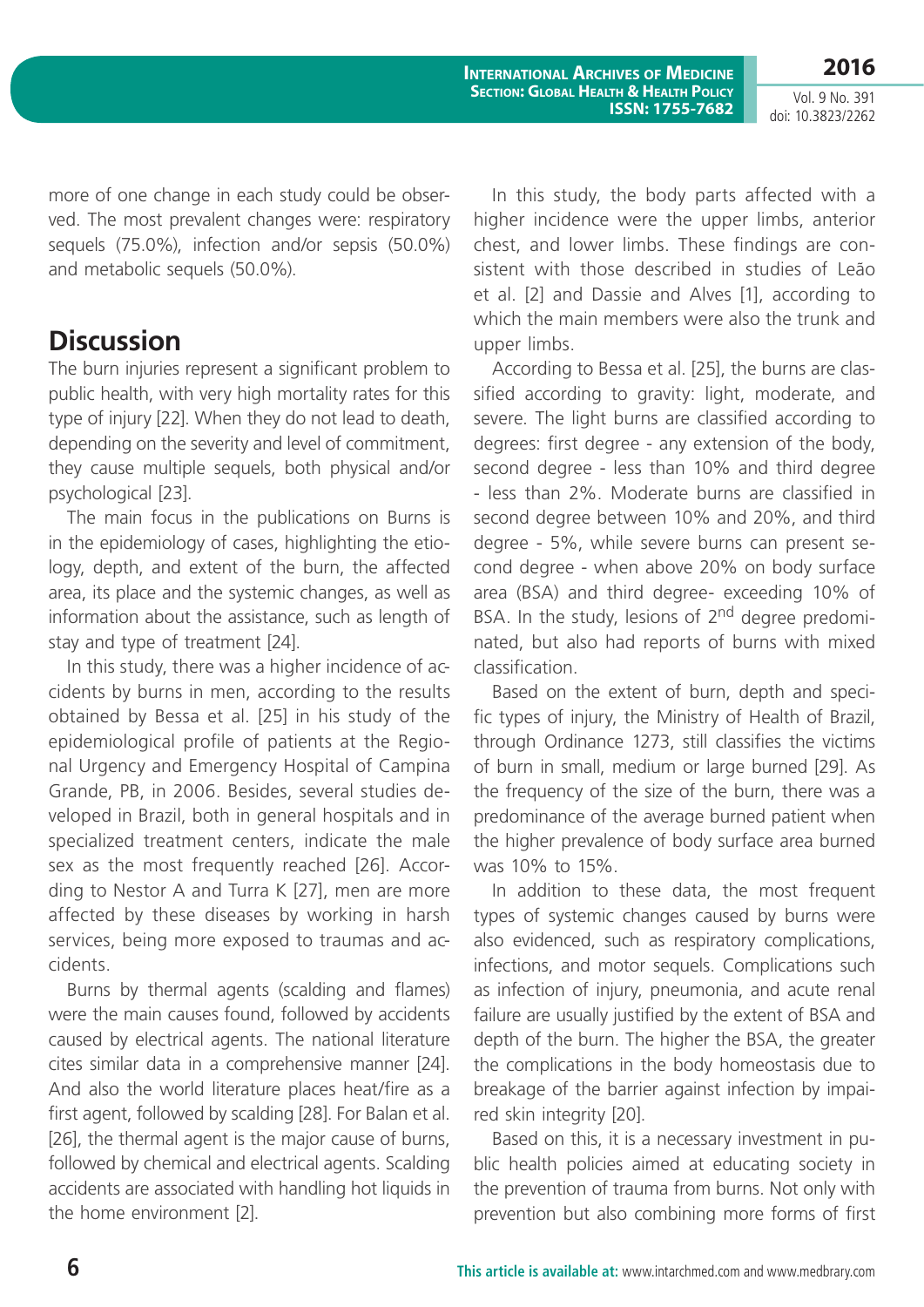Vol. 9 No. 391 doi: 10.3823/2262

**2016**

aid and treatment in case of accidents. Strategies should stimulate the safe and attentive practice for handling chemicals or flammable agents, the use of personal protective equipment as well as safety measures for adults and children against accidents at home.

#### **Conclusion**

According to the data analyzed in the study, articles indexed in the LILACS database and published in 2014 highlighted. Among the journals, the Revista Brasileira de Queimaduras had the highest number of published articles. In the territorial regions, there was a prevalence of cases in the Southeast, especially the state of São Paulo.

Regarding the clinical characterization of burns, it was observed a higher incidence of accidents in males. Even with the age of patients ranging from elderly, adults, youth and children, adults were the most affected.

The main causes of burns are by thermal agents, both accidents involving hot liquids or direct flame. The average burned body surface area (BSA) percentage ranged from 10% to 15%. Regarding the classification, the most frequent degree of injury was the 2<sup>nd</sup> degree, but also there were burns reported with mixed classification. The upper limbs and trunk are the body regions most affected.

In addition to these data, it was also evidenced the most frequent types of systemic changes caused by burns, such as respiratory complications, infection and/or sepsis and metabolic sequels.

The study showed the need to characterize of the publications in burns, since the crossing of this information provides a better understanding of the main causal factors, distribution and identification of risk groups. It also enables the planning of prevention strategies to help to reduce accidents, favoring the reduction of injuries and the number of hospitalizations. Moreover, it is extremely important that health professionals know about the epidemiological profile, providing support for the evaluation and organization of care, and prevention campaigns aiming to decrease burn rates.

#### **References**

- **1.** Dassie LTD, Alves EONM. Centro de tratamento de queimados: perfil epidemiológico de crianças internadas em um hospital escola. Rev Bras Queimaduras. 2011; 10(1):10-14.
- **2.** Leão CEG, Andrade ES, Fabrini DS, Oliveira RA, Machado GLB, Gontijo LC, et al. Epidemiologia das queimaduras no estado de Minas Gerais. Rev. Bras. Cir. Plást. 2011; 26(4): 573-7.
- **3.** Montes SF, Barbosa MH, de Sousa Neto AL. Clinical and epidemiological aspects of burned patients hospitalized in a teaching hospital. Rev Esc Enferm USP. 2011; 45(2):369-73.
- **4.** Organização Mundial da Saúde. [homepage na internet]. Available from: [www.who.int.](www.who.int)
- **5.** Gawryszewski VP, Bernal RTI, Silva NN, Morais Neto OL, Silva MMA, Mascarenhas MDM, et al. Atendimentos decorrentes de queimaduras em serviços públicos de emergência no Brasil, 2009. Cad Saude Publica. 2012; 28(4):629-40.
- **6.** Coutinho BBA, Balbuena MB, Anbar RA, Anbar RA, Almeida KG, Almeida PYNG. Perfil epidemiológico de pacientes internados na enfermaria de queimados da Associação Beneficente de Campo Grande Santa Casa/MS. Rev Bras queimaduras 2010; 9(2):50-53.
- **7.** Moher D, Liberati A, Tetzlaff J, Altman DG, PRISMA Group. Preferred reporting items for systematic reviews and metaanalyses: the PRISMA statement. Ann Intern Med. 2009; 151(4):264-9.
- **8.** Reis IF, Moreira CA, Costa ACSM. Estudo epidemiológico de pacientes da unidade de tratamento de queimados do hospital de urgência de Sergipe. Rev Bras Queimaduras. 2011; 10(4):114-8.
- **9.** Serra MC, Guimarães Junior LM, Sperandio A, Stoffel C, Zocrato K, Neves L, et al. Queimadura em pacientes da terceira idade: epidemiologia de 2001 a 2010. Rev Bras Queimaduras. 2011; 10(4):111-3.
- **10.** Cardoso L, Orgaes FS, Gonella HA. Estudo epidemiológico das queimaduras químicas do CTQ-Sorocaba. Rev Bras Queimaduras. 2012; 11(2):74-9.
- **11.** Aragão JÁ, Aragão MECS, Filgueira DM, Teixeira RMP, Reis FP. Estudo epidemiológico de crianças vítimas de queimaduras. Rev Bras Cir Plást. 2012; 27(3):379-82.
- **12.** Espindula AP, Rocha LSM, Alves MO. Perfil de pacientes queimados do Hospital de Clínicas. Rev Bras Queimaduras. 2013; 12(1):16-21.